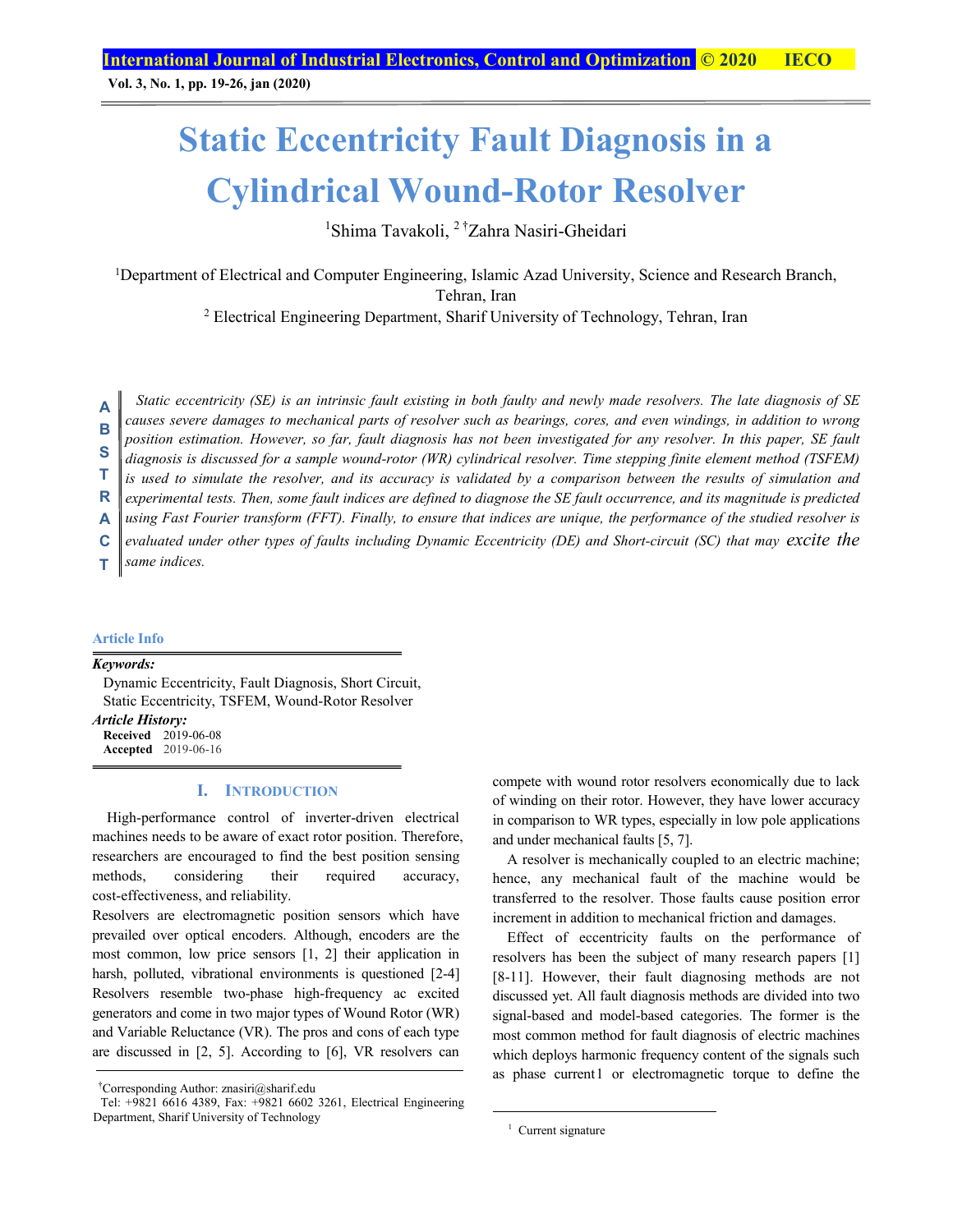indices for fault detection [12-17]. Nevertheless, it is better not to choose invasive signals such as radial force, air gap flux density, and cogging torque for experimental fault diagnosis [13]. Ebrahimi and et al. have found a logical relationship between harmonics changes and the emergence of new harmonics' frequency and different types of eccentricity in [18]. Hence one can obtain a frequency pattern of each type of fault algorithm to detect fault continuously by a computer connected signal sampler. Also, many have discussed the accuracy of fault detection for different types of rotors [19] and loading conditions [20, 21]. According to Ebrahimi<sup>[13]</sup>, a suitable fault diagnosis index is one which is able to detect fault occurrence, its type, and magnitude accurately. The amplitude of the phase current in resolvers is microscopic; therefore, the electromagnetic torque is negligible, too. As a consequence, they are not suitable candidates for resolver's fault diagnosis.

In this paper, static eccentricity is detected based on output windings' voltage and flux density signals indices for a sample WR resolver. Then, the uniqueness of all indices is verified from dynamic eccentricity and short-circuit faults. Once the indices are verified, the magnitude of the fault is calculated by interpolation between exponentially increasing data points. Voltage and air gap flux density signals are chosen because of their successful performance examination among many other signals. All the simulations are done using time stepping finite element method, and the experimental test on the studied resolver is used to validate the simulation accuracy in the healthy state before applying different faults.

## **II. STRUCTURE OF STUDIED RESOLVER**

The studied resolver has two poles cylindrical wound rotor structure. Rotor has a variable turn, on-tooth winding. The stator has 11 slots that contain 2-phase variable turn, on-tooth windings which are known as signal windings. Fig. 1 (a) shows the schematic of the studied resolver, and Table 1 presents its electrical and mechanical parameters.

## **III. SIMULATION OF THE STUDIED RESOLVER**

The accurate model of a faulty machine is the first stage, which has a considerable impact on accurate fault detection. Hence as shown in Fig. 1 (b), the Finite Element Method is used for simulating the resolver due to its high accuracy. However, there are some considerations that should be considered in the finite element simulation of resolver, including excitation type, setting time step, and stop time of simulation, assigning mesh operations, and selecting the solver that is discussed in detail in [22]. In this paper, Ansys-Electromagnetic Suit 17.1 software is used for simulations. The excitation winding is on the rotor and fed using a high-frequency sinusoidal voltage. The rotor is rotated in a constant speed, and the induced voltages on the signal windings that are located on the stator are given as presented in **Fig. 2**.

**Table 1**. Resolver properties

| Parameters                  | unit | Value       |
|-----------------------------|------|-------------|
| Mechanical speed            | rpm  | 300         |
| <b>Excitation</b> voltage   | V    | 5           |
| <b>Excitation frequency</b> | Hz.  | 4000        |
| Rotor slots                 |      | 20          |
| Stator slots                |      | 11          |
| Inner/outer rotor diameter  | mm   | 23.53/31.99 |
| Inner/outer stator Diameter | mm   | 34.13/45.96 |
| Stator teeth width          | mm   | 7.12        |
| Rotor teeth width           | mm   | 2.65        |
| Stator slot height          | mm   | 6.7         |
| Rotor slot height           | mm   | 6           |



**Fig. 1**. (a) The schematic of the studied resolver (b) Schematic flowchart of the simulation procedure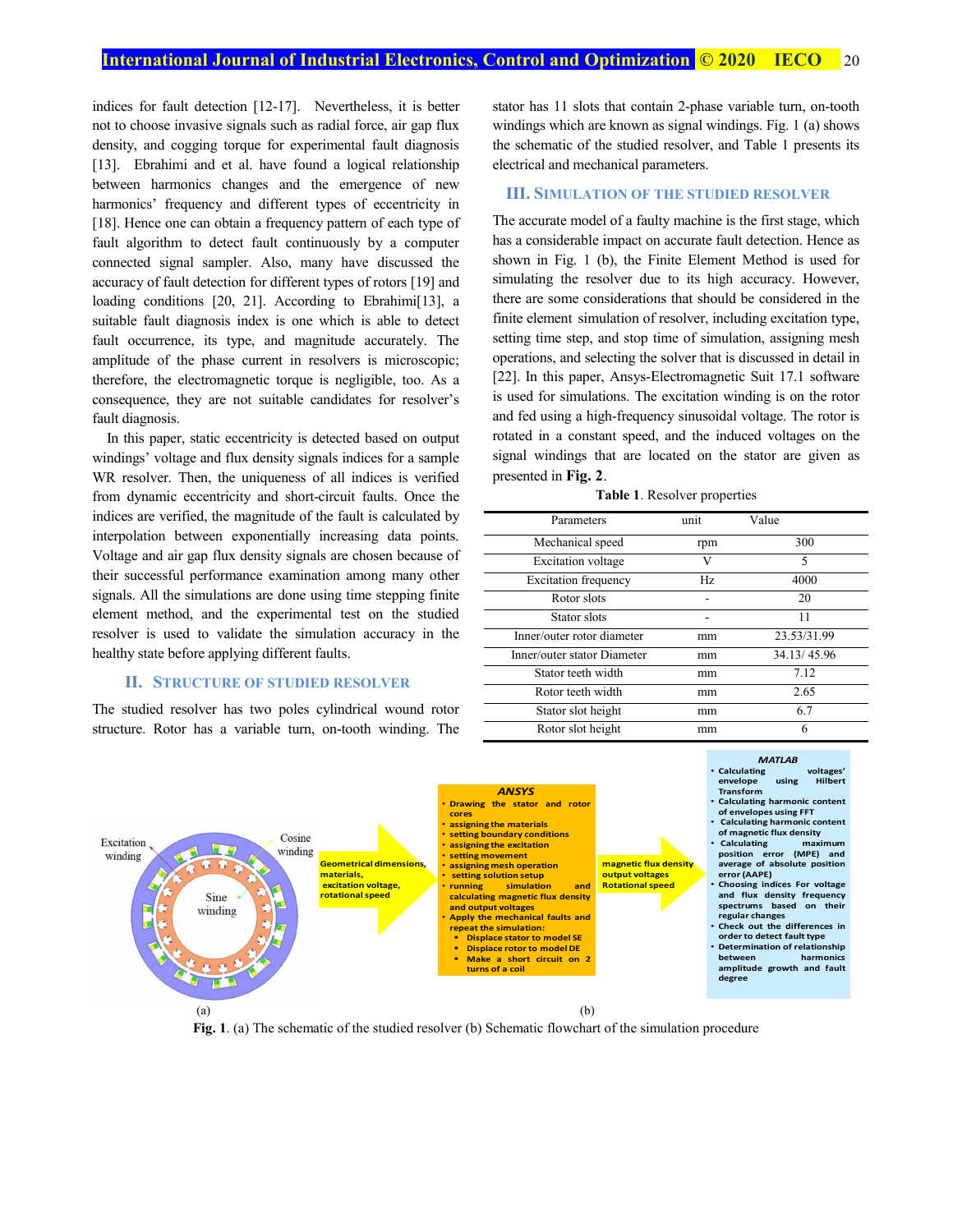

**Fig. 2**. Output signal windings voltage waveforms

The equations below show the output perpendicular voltage signals:

$$
V_s = V \sin(2\pi f) \sin \theta
$$
  
\n
$$
V_c = V \sin(2\pi f) \cos \theta
$$
 (1)

where V is the amplitude of the induced voltage, f is the excitation frequency, and  $\theta$  is the angular position of the rotor that can be calculated through:

$$
\theta = \arctan g \left( \frac{V_s}{V_c} \right) \tag{2}
$$

In order to use the sine and cosine voltage for this purpose, it is necessary to obtain their envelope, because of their high-frequency oscillating content. The signals envelope is obtained using the Hilbert transform in Matlab. Then, the harmonic content of the envelopes is determined, and the voltage amplitude and total harmonic distortion (THD) of envelopes are calculated. Afterward, the inverse tangent of the envelopes' ratio is used to calculate the rotor position. Comparing the calculated rotor position with the reference position gives the position error. The reference position in the simulations is also calculated using the mechanical speed of resolver. While in the experimental test, it is measured using the reference position sensor that is an optical encoder. Then the Maximum position error (MPE) and the average of absolute position error (AAPE) as the best factors for determining the accuracy of the resolvers can be calculated [22]. The performance characteristic of the studied resolver is reported in Table 1.

# **IV. VALIDATION OF RESOLVER MODEL USING EXPERIMENTAL RESULTS**

In this section, the wound-rotor resolver is constructed, and TSFEM experimental test is performed on it to make sure of the simulation accuracy. The stator and rotor and the test set-up are shown in Fig. 3Fig. 4, respectively.



**Fig. 3**. Core sheets of studied resolver:(a) Stator sheet and (b) Rotor sheet



**Fig. 4**. Experimental test set-up of the studied resolver

In the test set-up, the understudy resolver is coupled with a DC motor. While a programmable 18-bit optical encoder, as a reference sensor, detects the real rotor position. Also, a digital oscilloscope is used to measure and save the output voltages. Induced voltage traced by the oscilloscope is shown in Fig. 5. The voltage signal information is recorded by flash memory, and further calculations are done in MatLab software. Experimental test's results show that the THD of voltages' envelope is 0.1660% while its value is estimated at 0.1569% using TSFEM. Also, the Average of Absolut Position Error (AAPE) is calculated equal to 0.0773º and 0.0734º for experimental and simulation results, respectively. More details are reported in Table . The difference between the simulation and experimental results are about 5%. Accordingly, one can trust the validity of the simulation accuracy to apply different faults and investigate their effect on the simulation model.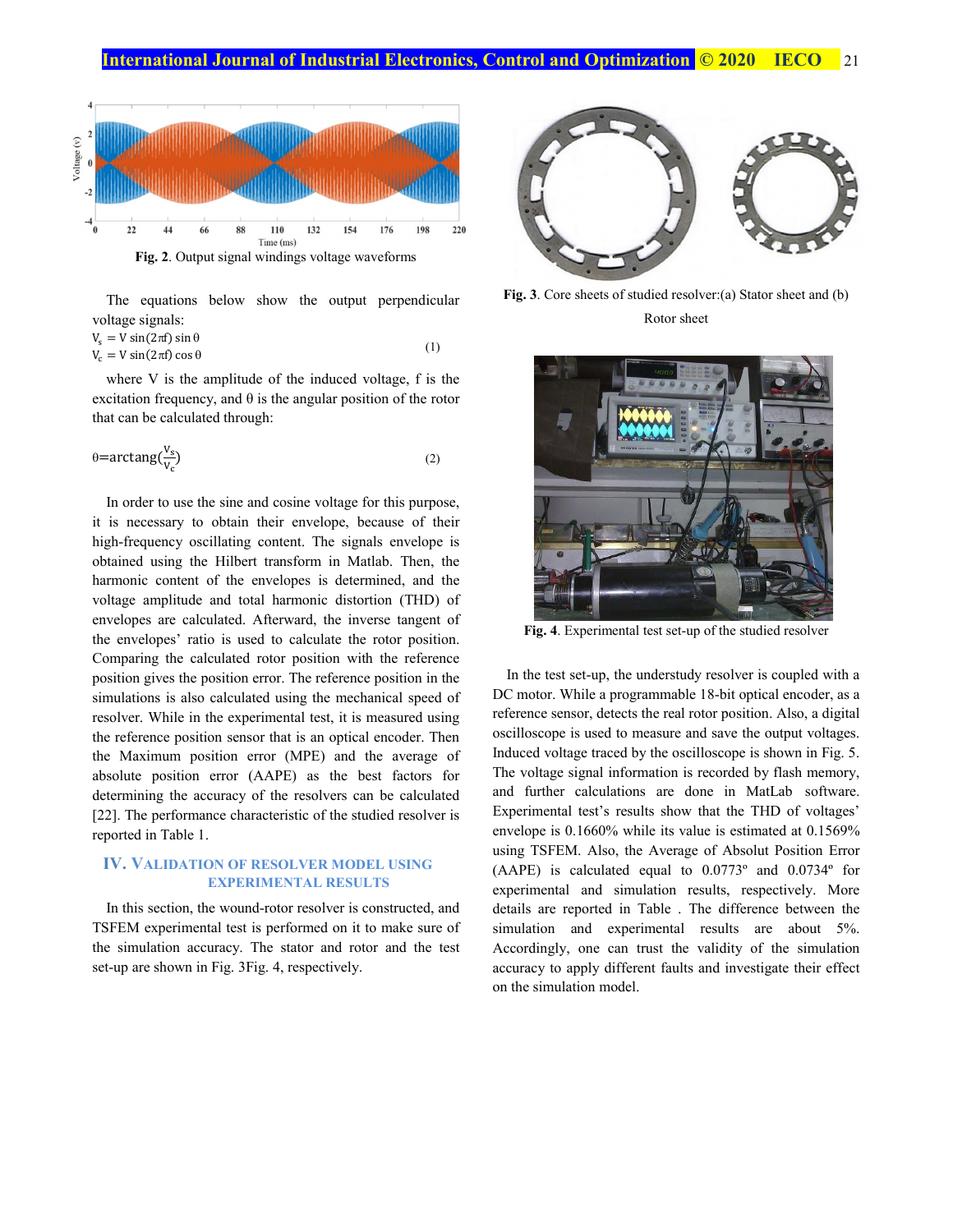# **International Journal of Industrial Electronics, Control and Optimization <b>C** 2020 IECO 22



**Fig. 5**. The measured voltage waveforms

**Table II**. Resolver simulation results in healthy state

|        | Amplitude $(V)$ | THD $(\% )$ | <b>MPE</b><br>$($ Deg. $)$ | <b>AAPE</b><br>$($ Deg. $)$ |
|--------|-----------------|-------------|----------------------------|-----------------------------|
| Sine   | 2.0117          | 0.1569      | 0.2075                     | 0.0735                      |
| Cosine | 2.0163          | 0.1547      |                            |                             |

Based on the fault indices evaluation procedure suggested in [23], every index proposed for fault diagnosis should be able to detect fault occurrence as the first step. If the index could clarify the fault type from other possible faults and determine the fault severity, then one can nominate the index for fault diagnosis safely.

## **V. INDEXING SE FAULT**

One can apply static/dynamic eccentricity on the healthy model of resolver by displacing stator/rotor axis from their original place, respectively. The amount of both a displacement is reported in Table III. Static eccentricity percentage corresponds to stator axis displacement value. This value can be calculated by (3):

$$
SE = \frac{g_{\text{max}} - g_{\text{min}}}{2g_0} \tag{3}
$$

Where g0 is the air gap length and  $g_{max} = g_0 - g_{min}$ . gmax and gmin are the maximum and the minimum air gap lengths in case of stator axis displacement (SE). Air gap length of the healthy resolver is 1.07 mm for the studied resolver.

|  | <b>Table III.</b> |  |  |  |
|--|-------------------|--|--|--|
|  |                   |  |  |  |

| Eccentricity percentages applied to the simulated model |       |       |       |       |       |
|---------------------------------------------------------|-------|-------|-------|-------|-------|
| Percentage                                              | 10%   | 20%   | 30%   | 40%   | 50%   |
| Displacement (mm)                                       | 0.107 | 0.214 | 0.321 | 0.428 | 0.535 |

The frequency spectrum of any signal might reveal the fault trace on its content. One can detect fault by a precise investigation on the harmonics changes which are able to reveal fault occurrence, its type, and magnitude. Hence the bar graph of the frequency spectrum of the output sine voltage is generated and illustrated in Fig. 6 using a logarithmic scale for the healthy resolver using fast Fourier transform on its envelope. Every harmonic component contains a distinct frequency which is a multiple of the fundamental frequency of 5 Hz.

$$
n_s = \frac{120f}{p} = 300 \Rightarrow f = 5Hz
$$
\n<sup>(4)</sup>



**Fig. 6**. The logarithmic frequency spectrum of voltage envelope

## **A. DIAGNOSIS USING THE VOLTAGE SIGNAL**

In order to realize the effect of static eccentricity on the voltage harmonic components, the fault is applied to the healthy simulation model according to the values of Table . The frequency spectrum of output sinusoidal voltage in the same coordinate system is shown in Fig.7 for both healthy and 50% SE affected signal.



**Fig. 7**. Sine winding harmonic components under the healthy

#### and static fault state

The amplitude of most of the harmonic components are increased as the stator axis is displaced, and the air gap is asymmetric subsequently.

The same work is done for every single SE fault percentage. By scrutinizing all the components changes during the fault severity increment, one can recognize the components, which have significant incremental changes that notify the fault. These components are listed in Table IV. The variation of the harmonic components versus SE percentage is shown in Fig.8 . As can be seen, the 19th harmonic component is the clearest one, which contains a frequency of 95 Hz. By fitting a curve on the component's amplitude, both the eccentricity occurrence and its magnitude can be found out. It should be mentioned that despite significant variations of the third harmonic amplitude, it is not an acceptable index because it is excited in almost all type of faults.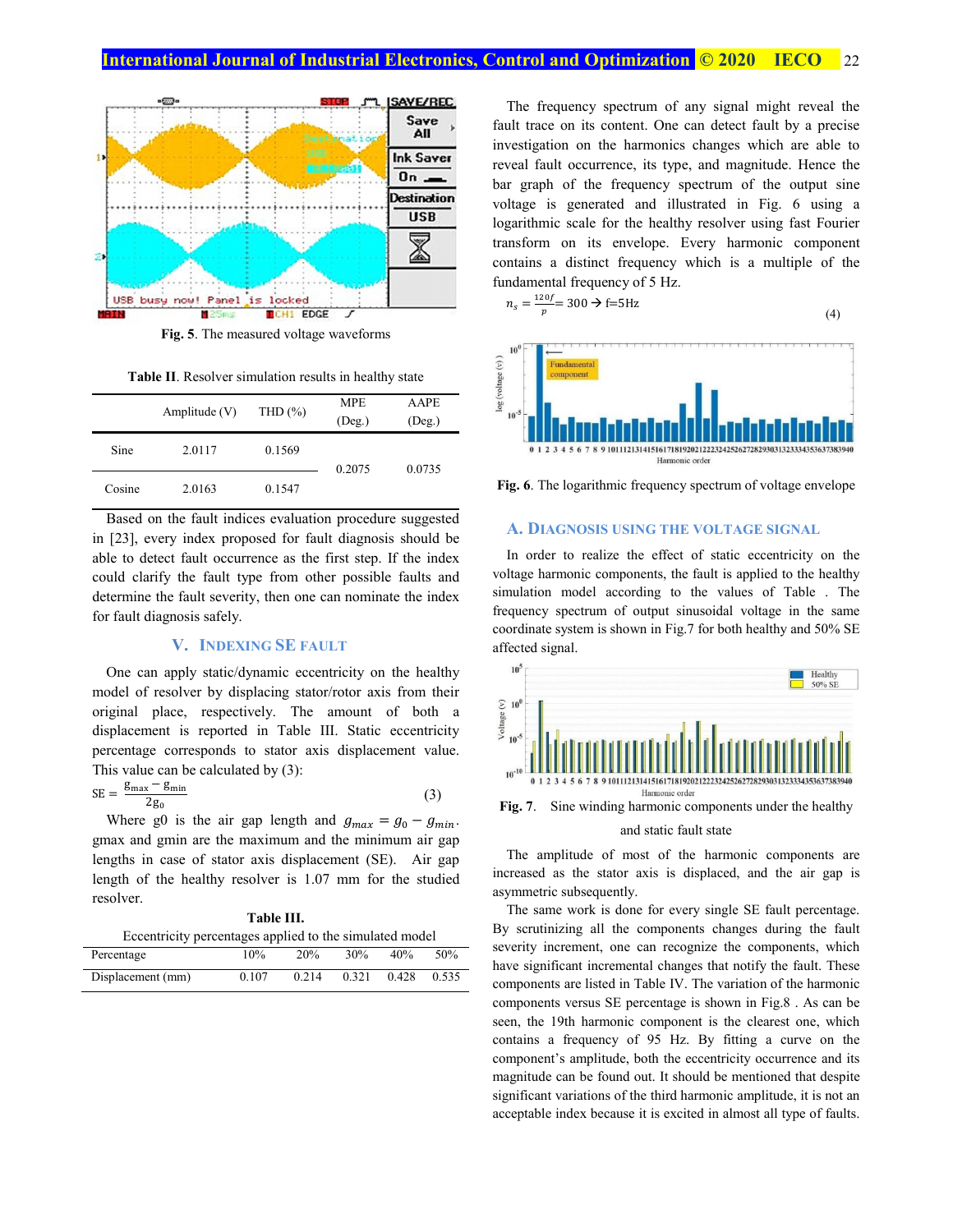# **International Journal of Industrial Electronics, Control and Optimization <b>C** 2020 IECO 23

The other harmonic components vulnerability will be discussed in section 6.



**Fig. 8.** Exponential increment in the amplitude of harmonics of flux density versus static eccentricity percentage

# **B. DIAGNOSIS USING FLUX DENSITY SIGNAL**

The air gap length reduction in the first half cycle and increment in the other half due to static eccentricity causes its asymmetry. Subsequently, air gap flux density changes are erratic. As it is shown in Fig.9, flux density reduces in the first cycle and increases in the other, while static eccentricity increases.



eccentricity values

Flux density bar graph of the frequency spectrum is drawn in Fig. 11 for three healthy and faulty state of static eccentricity. Just like the voltage signal, by securitizing the components changes, those that reveal SE are reported in Table V.



**Fig. 10**.The frequency spectrum of the air gap flux density signal in the healthy state and under static eccentricity states.

| flux density amplitude indices for static eccentricity |                         |  |  |
|--------------------------------------------------------|-------------------------|--|--|
|                                                        | Harmonic order          |  |  |
| Odd harmonics                                          | 1,3,5,31,39,47,67,71,73 |  |  |
| Even harmonics                                         | 32,40,42,56,64,66,88    |  |  |

**Table V**.

## **VI. UNIQUENESS VERIFICATION OF SE FAULT INDICES**

As mentioned earlier, one can recognize SE fault using cited harmonic components. Nevertheless, the likelihood of the same effect under other types of faults necessitates evaluating them too, in order to identify SE uniquely. Dynamic eccentricity (DE) is intrinsically similar to SE, but unlike SE, it's the rotor's axis that varies from the two other axes.

The effect of short-circuit in excitation winding resembles the static and dynamic eccentricity; hence in order to verify static eccentricity from short-circuit, 2 turns of a 46 turn coil of the excitation winding are shorted, and its effect is investigated in the simulation environment. It is worth to mention that the eventuality of short-circuiting (SC) in the studied resolver is high due to fragile 0.060 mm and 0.100 mm copper wires used in signal and excitation windings, respectively.

The next two sections deal with the dynamic eccentricity and short-circuit effects on both voltage and flux density signals.

## **A. VOLTAGE SIGNAL INDICES VERIFICATION**

In this section, dynamic eccentricity is applied to the healthy model of the resolver. Resolver's rotor axis is displaced according to the values of Table 3. One can see the harmonics amplitude deviation under healthy and 50% dynamic eccentricity condition in Fig.11.



**Fig. 11**. The frequency spectrum of the voltage signal in the healthy state and under dynamic eccentricity states

Doing the same investigation for the harmonic components of voltage signal under different dynamic eccentricity percentages reveals those that their amplitude increase exponentially during faults percentage increment. Some harmonics amplitude increment vs. the dynamic eccentricity percent is such a regular one which enables to predict the dynamic eccentricity magnitude by intra-extrapolation. These harmonics are found by accurate assessment of all harmonics and are reported in Table VI.

In order to recognize eccentricity from short-circuit fault, two turns of one of the excitation winding's coils which contain 46 turns are shorted in the simulation environment. Most of the harmonic components amplitude change except some, which can help fault type recognition as they act differently. Both indices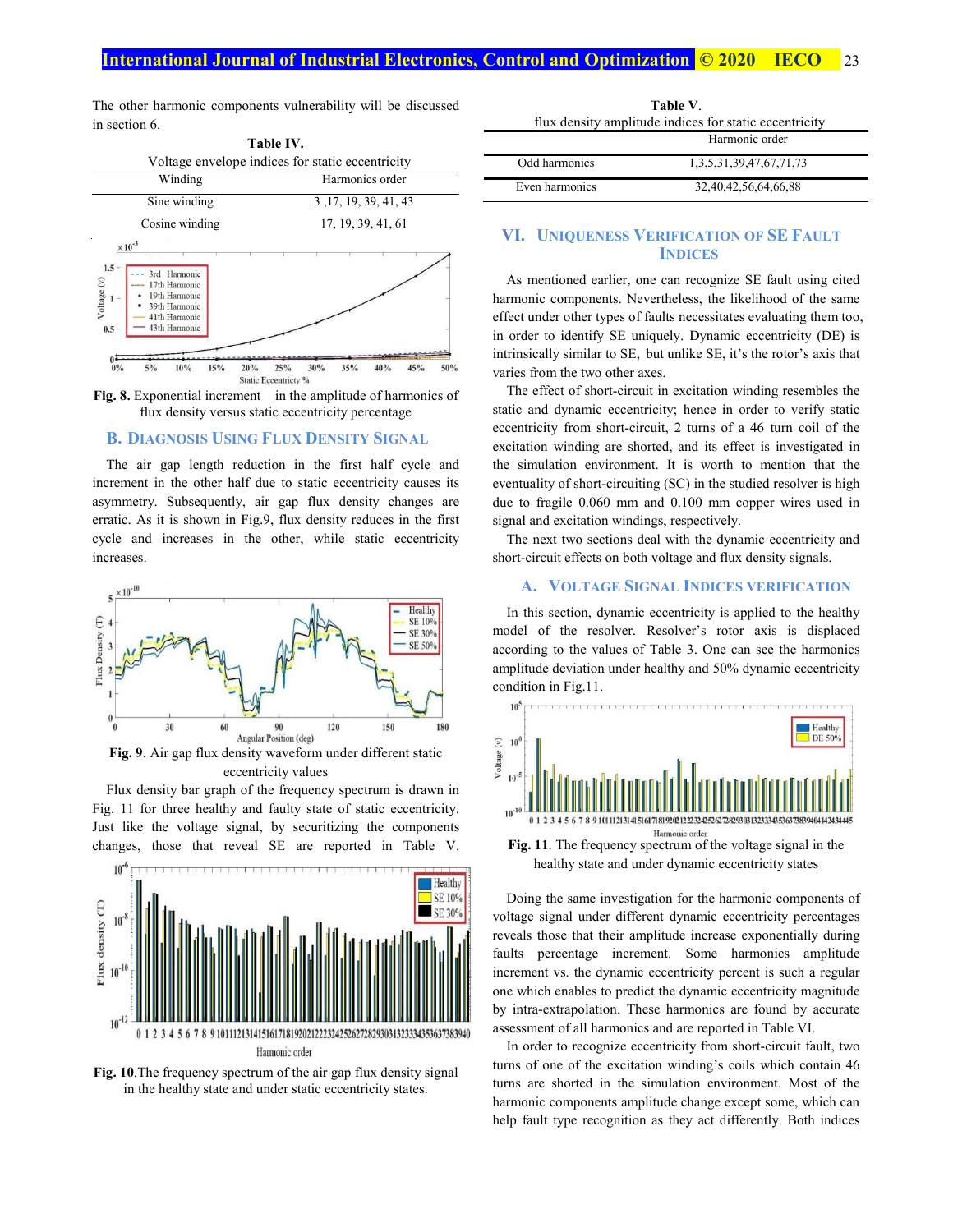for dynamic eccentricity and short-circuit are reported in Table VI.

Table and Table both show the harmonic components that can be used as each fault indices in voltage envelope. Comparing the value of these harmonics in both healthy and faulty states reveals the fault occurrence. Also, the magnitude of the fault can be realized using interpolation methods for their exponential equations. For instance, one can see the third and 43rd harmonic of sinusoidal voltage under dynamic eccentricity which supports this idea in Fig.12.



**Fig. 12.** The increment of candidate harmonics for dynamic



The order equation of these two harmonics are as below:  $V = (2.3782 \times 10^{-9}) x^3 - (1.186 \times 10^{-7}) x^2$  $+(2.8928\times10^{-6})x + 2.5038\times10^{-6}$ 

 $V = (-9.544 \times 10^{-11}) x^3 + (6.0926 \times 10^{-8}) x^2$  $-(6.6426\times10^{-8})x + 4.126\times10^{-6}$ (4)

The importance of eccentricity type recognition gets highlighted as one must displace the stator or rotor axis back to their real position in order to prevent windings or even cores friction. This would be feasible in case of using unique, uncommon components for each case. In other words, using different harmonic components that are excited uniquely only by one type of fault, helps to recognize the fault correctly and fix the device properly to prevent repeating the fault.

**Table VI.**voltage envelope indices for dynamic eccentricity and short-circuit

| ənərcən çur    |       |                       |  |  |
|----------------|-------|-----------------------|--|--|
|                | DE    | SC.                   |  |  |
| Sine winding   | 3, 43 | all except 19,21, 23  |  |  |
| Cosine winding | 2, 45 | all except $19,21,23$ |  |  |

For example, the 45th harmonic component can denote the fault type uniquely. This harmonic component is excited only by DE fault and can help to find out the fault occurrence, its type and amount of rotor axis displacement. **Error! Reference source not found.** shows the 45th harmonic amplitude, which has a monotonic exponential growth as DE fault increases.

**Table VII.**The amplitude of 45th harmonic of voltage envelope versus DE percentage increment

| versus DE percentage merchnem |                           |                           |                           |                           |                           |  |
|-------------------------------|---------------------------|---------------------------|---------------------------|---------------------------|---------------------------|--|
| Healthy                       | 10%                       | 20%                       | 30%                       | 40%                       | 50%                       |  |
| 0.539                         | 0.811                     | 2.02                      | 4.04                      | 6.2                       | 9.52                      |  |
| $\times$ 10 <sup>-5</sup>     | $\times$ 10 <sup>-5</sup> | $\times$ 10 <sup>-5</sup> | $\times$ 10 <sup>-5</sup> | $\times$ 10 <sup>-5</sup> | $\times$ 10 <sup>-5</sup> |  |

## **B. FLUX DENSITY SIGNAL INDICES UNIFICATION:**

The length of the air gap transiently changes over time as DE happens. Thus in the first half cycle, there is an abnormal increment, unlike the average reduction in the second half cycle of rotation when fault percentage is more than 40%. Fig.13 shows how DE effects on the air gap flux density during the two half cycles.

Using FFT for the flux density signal, the harmonic components changes are obtained and scrutinized during DE increment.Fig.14 shows that only two high-frequency components, 98th, and 100th components have an incremental growth pattern, which is mentioned in Table VIII. As can be seen in Table V and Table VIII, there are different harmonic components indices for each type of eccentricity that can help distinguishing static from dynamic type by choosing un-common ones. Also, short-circuit in the excitation winding leads to a decrease in the flux density in both half cycles. One can distinguish the only decreasing harmonic components, listed in **Table** that make SC occurrence notable, too.





## **Table VIII**.Flux density amplitude indices for dynamic

eccentricity

| Fault type    | Harmonics order |  |
|---------------|-----------------|--|
| DE            | 98, 100         |  |
| Short-circuit | 21,41           |  |

# VII.**CONCLUSION**

Static eccentricity fault indices were studied for a sample wound rotor resolver in this paper. The introduced indices could notify static eccentricity fault occurrence and its magnitude by voltage and flux density signals. The big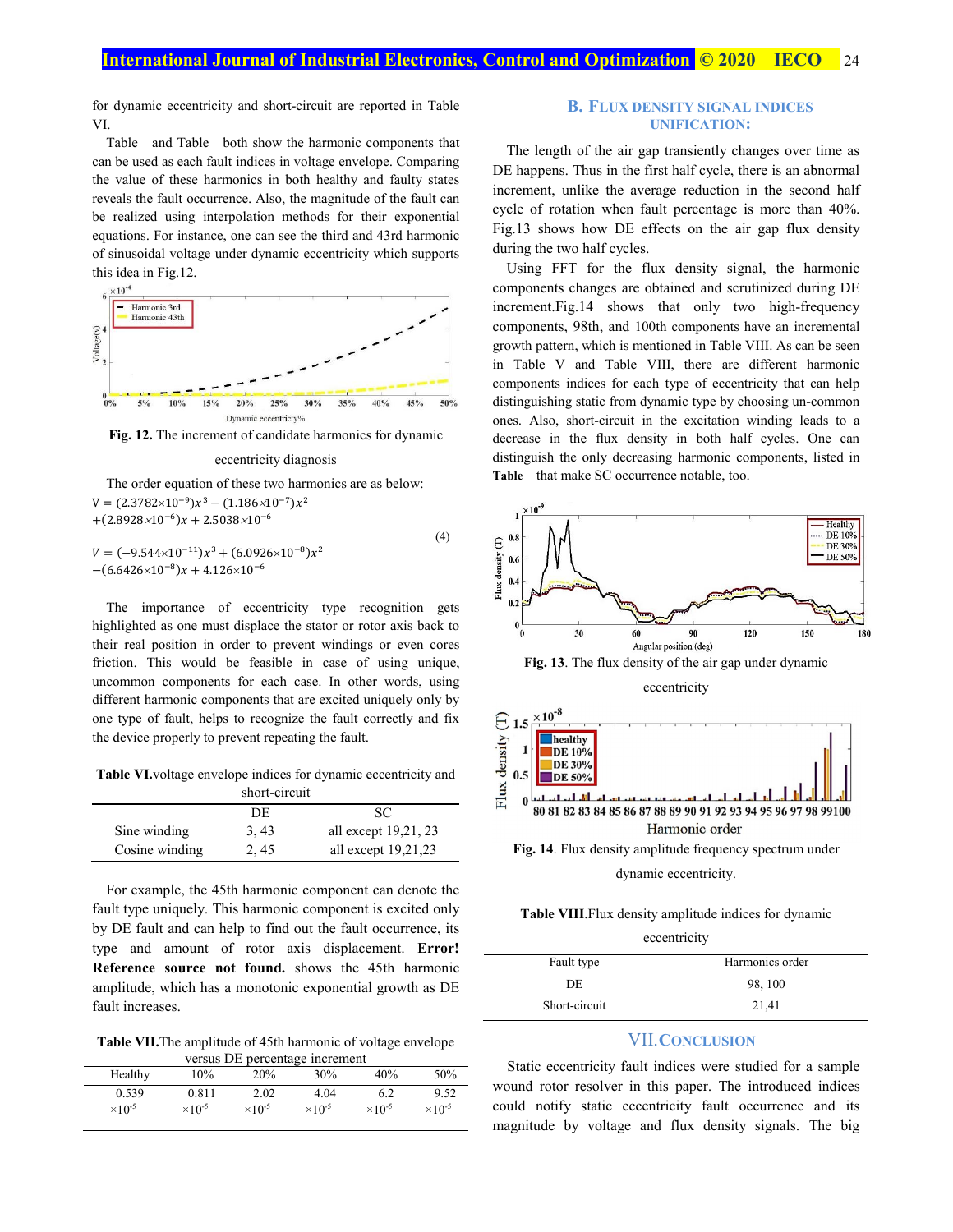difference between the faulty and healthy frequency spectrum revealed the fault occurrence affecting the high order harmonics mostly. (The affected harmonics frequency of voltage signals lies between 85- 300 Hz and 150- 450 Hz for flux density signal.

 To ensure that the proposed indices are unique, other possible faults were also analyzed. By applying short-circuit and dynamic eccentricity, indices of each were found. Using the uncommon harmonics, the fault type was distinguished from others. Also, the fault magnitude could be calculated using the proposed method. All the analysis was done using the time stepping finite element method. Also, the healthy simulated resolver's accuracy is validated by comparing position error of it and an experimental sample resolver.

Although one may not predict a similar condition in other types of resolvers, this investigation as the first fault diagnosis attempt for resolvers has proved the effectiveness of voltage and flux density signals for this purpose.

## **References**

- [1] Z. Nasiri-Gheidari, F. Tootoonchian, "The Influence of Mechanical Faults on the Position Error of an Axial Flux Brushless Resolver without Rotor Windings," IET Electric Power Applications, vol. 11, no. 4, 2017.
- [2] R. Alipour-Sarabi, Z. Nasiri-Gheidari, F. Tootoonchian, H.Oraee, "Improved Winding Proposal for Wound Rotor Resolver Using Genetic Algorithm and Winding Function Approach," IEEE Transactions on Industrial Electronics, vol. 66, no. 2, pp. 1325 - 1334, 2019.
- [3] H. Saneie, Z. Nasiri-Gheidari, F. Tootoonchian, "Design-Oriented Modeling of Axial-flux Variable-reluctance Resolver Based on Magnetic Equivalent Circuits and Schwarz–Christoffel Mapping," IEEE Transactions on Industrial Electronics, vol. 65, no. 5, pp. 4322-4330, May 2018.
- [4] M. Bahari, R. Alipour-Sarabi, Z. Nasiri-Gheidari, and F. Tootoonchian, "Proposal of Winding Function Model for Geometrical Optimization of Linear Sinusoidal Area Resolver," IEEE Sensors Journal, Early Access.
- [5] F. Tootoonchian, "Proposal of new windings for 5-X variable reluctance resolvers," IET Science, Measurement & Technology, vol. 12, no. 5, pp.  $651 - 656$ , 2018.
- [6] F. Tootoonchian. Z. Nasiri-Gheidari, "Twelve-slot two-saliency variable reluctance resolver with non-overlapping signal windings and axial flux excitation," IET Electric Power Applications, vol. 11, no. 1, pp. 49-62, 2017.
- [7] F. Tootoonchian, "Proposal of a New Affordable 2-Pole Resolver and Comparing Its Performance with Conventional Wound-Rotor and VR Resolvers," IEEE Sensors Journal, vol. 18, no. 13, pp. 5284 - 5290, 2018.
- [8] A. Daniar, Z. Nasiri-Gheidari, F. Tootoonchian, " Position error calculation of linear resolver under mechanical fault

conditions," IET Science, Measurement & Technology, vol. 11, no. 7, pp. 948 - 954, 2017.

- [9] F. Zare, Z. Nasiri-Gheidari, F. Tootoonchian, "The Effect of Winding Arrangements on Measurement Accuracy of Sinusoidal Rotor Resolver under Fault Conditions," Measurement, Elsevier, vol. 131, pp. 162-172, 2019.
- [10] Z. Nasiri-Gheidari, F. Tootoonchian, "Axial flux resolver design techniques for minimizing position error due to static eccentricities," IEEE Sensors Journal vol. 15, no. 7, pp. 4027 - 4034, 2015.
- [11] Z. Nasiri-Gheidari, F. Tootoonchian, F.Zare, "Design-oriented technique for mitigating position error due to shaft run-out in sinusoidal-rotor variable reluctance resolvers," IET Electric Power Applications, vol. 11, no. 1, pp. 132 - 141, 2017.
- [12] W. Doorsamy, A. Elyazied Abdallah, W.cronje, L.Dupre, "An Experimental Design for Static Eccentricity Detection in Synchronous Machines Using a Cram´er–Rao Lower Bound Technique," IEEE Transactions On Energy Conversion, vol. 30, no. 1, pp. 254 - 261, 2015.
- [13] B.M.Ebrahimi, J.Faiz, B.N. Araabi "Pattern identification for eccentricity fault diagnosis in permanent magnet synchronous motors using stator current monitoring," IET Electric Power Applications, vol. 4, no. 6, pp. 418 - 430, 2010.
- [14] B.M. Ebrahimi, J. Faiz, "Diagnosis and performance analysis of three-phase permanent magnet synchronous motors with static, dynamic and mixed eccentricity," IET Electric Power Applications, vol. 4, no. 1, pp. 53 - 66, 2010.
- [15] C. Bruzesse, G. Joksimovic, E. Santini "Static eccentricity detection in synchronous generators by field current and stator Voltage Signature Analysis - Part I: Theory," presented at The XIX International Conference on Electrical Machines - ICEM 2010, Rome, Italy 2010.
- [16] I. Ahmed, M. Ahmed, K. Imran, et al., "Detection of Eccentricity Faults in Machine Using Frequency Spectrum Technique," International Journal of Computer and Electrical Engineering, vol. 3, no. 1, pp. 1793-8163, 2011.
- [17] M. Ahmadi-Darmani, S.M. Mirimani, F.Marignetti, A.Ghaemi Pour, "Static Eccentricity Fault Detection in Flux Switching Permanent Magnet Machines," presented at the International Symposium on Power Electronics, Electrical Drives, Automation and Motion (SPEEDAM), Anacapri, Italy, 2016.
- [18] B.M. Ebrahimi, J. Faiz, "Diagnosis and performance analysis of three-phase permanent magnet synchronous motors with static, dynamic and mixed eccentricity," IET Electric Power Applications, 2009.
- [19] O. Ogidi, P. Barendse, M. Azeem-khan, "Influence of Rotor Topologies and Cogging Torque Minimization Techniques in the Detection of Static Eccentricities in Axial-Flux Permanent-Magnet Machine," IEEE Transactions on Industry Applications, vol. 53, no. 1, 2017.
- [20] N. Rani-Alham, D. Asfani, M. Negara, B.Y. Dewantara, "Analysis of load and unbalance voltage on air gap